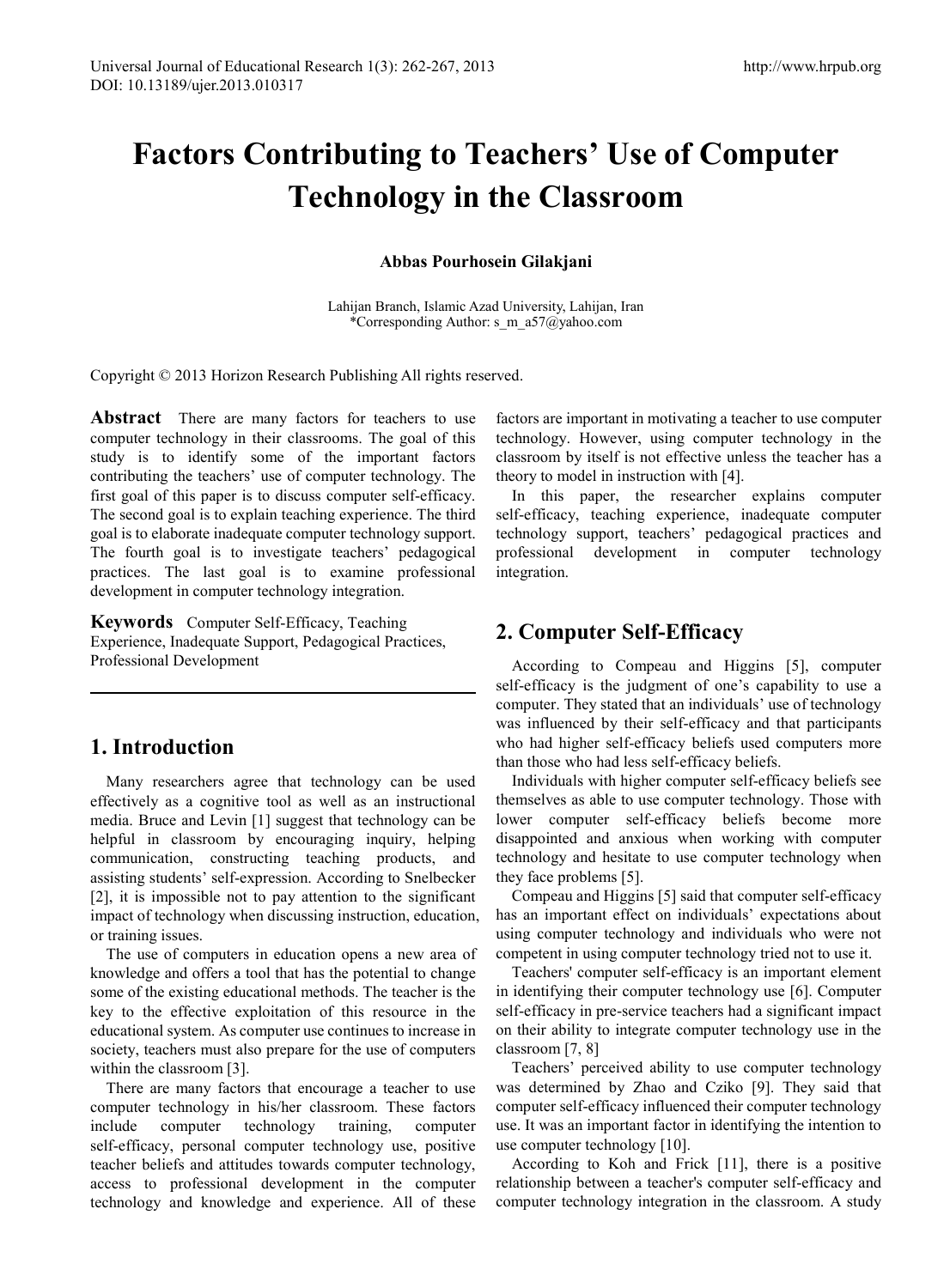was done by Hernandez-Ramos [12]. He said that students' knowledge of computer technology can question teachers' knowledge because they are frequently using it. Therefore, teachers' roles and students' roles can become interchanged and some teachers may be worried about this situation.

Teachers like to show their authority concerning computer technology in the classroom. In the above study, it was exhibited that fifty-five percent of teachers strongly agreed with the statement "A teacher's knowledge with computers will impact his or her eagerness to integrate technology into the classroom" [12].

Liaw, Huang and Chen [13] said that teachers' computer self-efficacy affects their use of ICT in teaching and learning. Yuen and Ma [14] indicated that the Hong Kong teachers' implementation of ICT was depended on simplicity of computer use and perceived teacher self-efficacy.

Teachers do not use computer technology if they lack confidence [15]. Balanskat et al., [16] stated that fear of failure and lack of ICT knowledge are two important factors for teachers' lack of confidence for integrating ICT into their teaching.

A survey was done by Becta [17]. Results showed that approximately 21% of the teachers said that lack of confidence impacts their use of computer technology in their classrooms. It has also been stated that teachers who are not skilled in using ICT feel anxious about using it in front of a class of students who know more than they do.

### **3. Teaching Experience**

The successful use of computer technology in classrooms is affected by teaching experience [18, 12, 19]. According to Gorder [20], teacher experience is related with the actual use of computer technology. She said that the effective use of computer technology was related to technological comfort levels and the liberty to shape instruction to teacher-perceived student needs.

A study was done by Lau and Sim [21]. It was about the adoption of ICT among 250 secondary school teachers in Malaysia. The obtained results indicated that older teachers used computer technology in their classrooms more than the younger teachers. The reason was that older teachers who have a lot of experience in teaching and skilled in the use of computer technology can integrate ICT into their instruction.

According to Russell, Bebell, O'Dwyer, and O'Connor [22], new teachers who were highly skilled with computer technology more than older teachers did not include ICT in their teaching because of two important reasons. The first reason was that new teachers focused on how to use ICT instead of how to include ICT in their instruction. The second one was that new teachers experienced some challenges in their first years of instruction and spent most of their time to be familiar with the school's curriculum and classroom management.

Russell, O'Dwyer, Bebell and Tao [23] did a survey. It consisted of 3000 teachers. The finding obtained from this

survey indicated that the quality of ICT integration was related to the years of teacher service. A qualitative survey was done by Granger, Morbey, Lotherington, Owston and Wideman [24]. It was about the factors contributing to teachers' successful implementation of ICT in Canada. 60 respondents from 12 schools were interviewed.

The results obtained from the above survey did not have any relationship between teachers' teaching experience and experience in the use of ICT. Researchers concluded that ICT skills of teachers and its successful implementation do not clearly predict the integration of ICT (Granger, Morbey, Lotherington, Owston & Wideman [24]. According to Bordbar [25], teachers who use computer technology are those who have more teaching experiences in their classroom.

## **4. Inadequate Computer Technology Support**

One of the other contextual factors that affect the use of computer technology is the inadequate computer technology support in hardware/software. A study was done by Shi and Bichelmeyer [26]. It was indicated that some factors stopped teachers to integrate computer technology. They are the significance of hardware/software and technical support, the lack of effective training, lack of planning for computer technology integration, and lack of material support.

Based on the findings obtained from this study, it was suggested that in order to understand how computer technology is effectively used by teachers, it is essential to investigate the teachers' beliefs and attitudes and the other external factors that may affect their computer technology uses [26].

Teachers who are using computer technologies in their classrooms need sufficient support from computer experts and should learn different software programs. Peer workshops and electronic message boards are the means that can motivate and support teachers who are using computer technologies [27].

Teachers' teaching styles are highly personal and can be impacted by intrinsic and extrinsic factors [28, 29]. One of the important organizational changes that are required for all teachers is to revise their instructional objectives [30].

ICT support in schools helps teachers to use it in teaching without losing time through solving software and hardware problems [31]. The integration of ICT in science teaching needs a computer technician and if this technician is not available, the lack of technical support can cause a lot of problems for teachers [32].

Yilmaz [33] said that in providing schools with hardware and internet connections, it is significant to provide them with technical support concerning repair and maintenance to continue the use of ICT in schools.

According to Tong and Trinidad [34], if there is no technical support for teachers, they will be disappointed to use ICT. Lack of technical support frustrates teachers from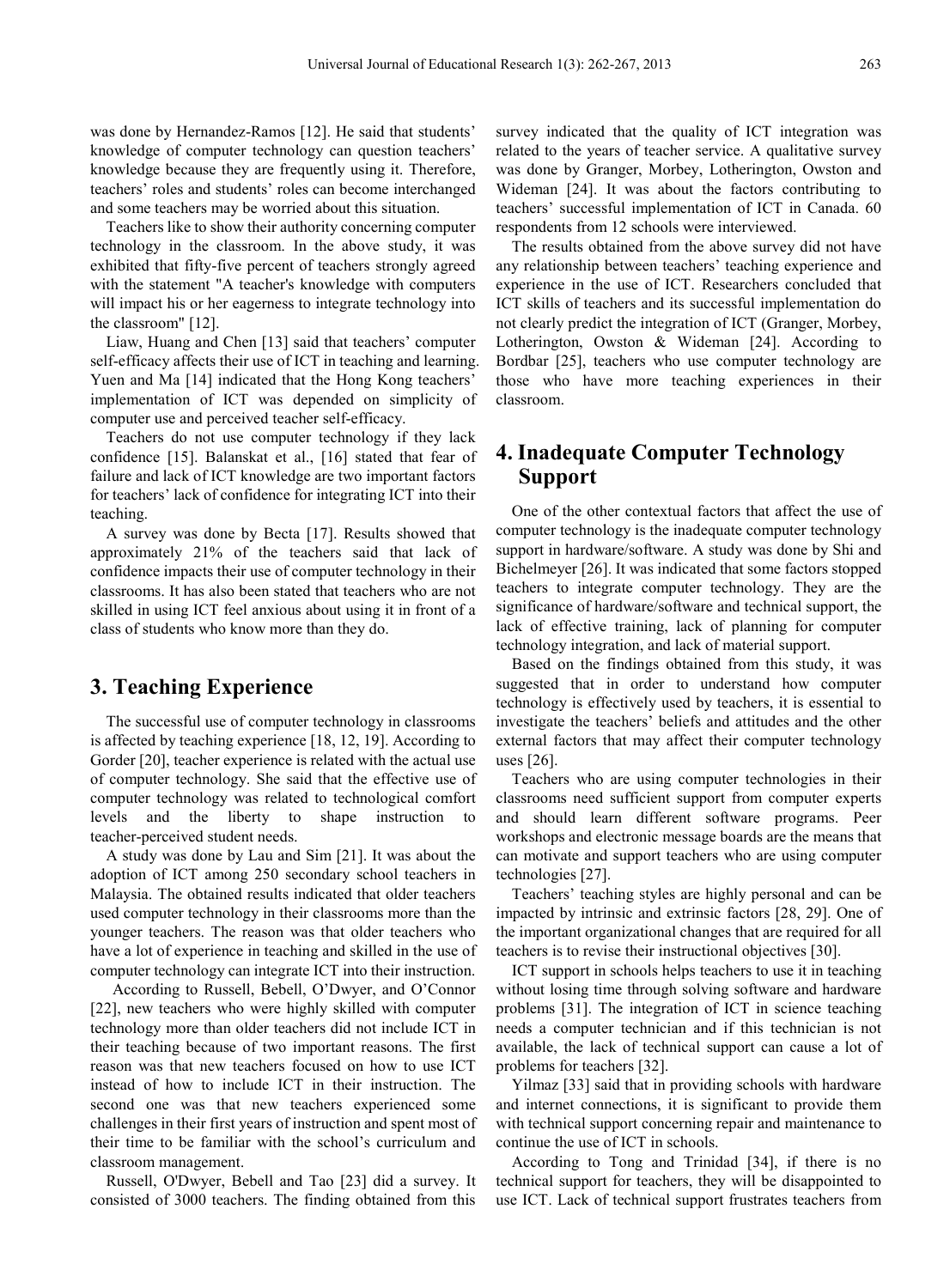integrating computer technology in their classrooms.

A study was done by Korte and Husing [31]. It indicated that schools in Britain and the Netherlands have appreciated the importance of technical support to assist teachers to integrate computer technology into their instruction. In their opinion, ICT support in schools affects teachers to use it in their classrooms without wasting their time to solve hardware and software problems.

### **5. Teachers' Pedagogical Practices**

The relationship between teachers' teaching methods and computer technology use is one of the other personal factors that should be specially considered. A study was done by Wozney, Venkatesh, and Abrami [35] in Quebec, Canada towards the beliefs of 2,213 teachers in the implementation of computer technology. It was shown that teachers who liked more student-centered methods integrated computer technologies more than the teachers who preferred teacher-centered methods. According to Chen [36] and Judson [37], there isn't any relation between teachers' teaching styles and their computer technology use in the classrooms.

Computer technology has this potential to change teachers' teaching methods. Computer technology allows teachers to move from the role of dispenser of knowledge to a facilitator, allowing the teachers to motivate their students in becoming active learners. Teaching method must change from dispensing information to creating activities that engage students' minds and present intricate problems with many solutions [38].

According to Becker, [39] and Zhao and Cziko [9], teacher's pedagogical methods are very important in affecting teachers' uses of computer technology. Previous research demonstrated that there are some teachers who are exemplary in using computer technology for instruction [40].

Sheingold and Hadley [40] described these teachers as using computer technology in many ways. They reported changes in their teaching methods including presenting more complex materials to students, allowing students to work more independently and becoming more of a coach and facilitator in their instruction.

A study was done by Dexter, Anderson, and Becker [41] in the US. Forty seven teachers took part in this study. Based on the findings obtained from this study, it was exhibited that teachers who adopted more student-centered teaching methods did not believe that computer technology can change their teaching methods.

Another study was done by Chen [36]. Taiwanese teachers supported student-centered method but they also used teacher-centered method. With respect to the different findings that are obtained from different countries, it is recommended that researchers do more research to be able to investigate the relationship between teachers' teaching beliefs, attitudes, and computer technology use.

Pedagogical change is a direct outcome of any computer

technology training in which teachers are engaged. Roblyer, Edwards, and Havriluk [42] stated that through integrating computer technology into instruction, teachers become more student-centered and less interested in whole-class instruction. Their activities and projects are more interdisciplinary and more open-ended and students are persuaded to follow creative and appropriate solutions. They stress cooperation and healthy competition.

Dwyer, Ringstaff, and Sandholtz [43] stated that computer technology changes the way teaching occurs. These changes include (1) a move from the teacher as the dispenser of knowledge to the teacher as a facilitator, (2) more opportunity for individualized instruction, (3) spend less time lecturing to the whole class, (4) more comfortable with small-group activities, and (5) team teaching.

Through using computer technology, teacher-centered lectures are moved to more student-centered strategies in which students search for information, analyze data, and draw their own conclusions. This change in pedagogical method is a source of resistance to computer technology. But it can be removed by involving teachers in the change process and training and support for professional development [44].

## **6. Professional Development in Computer Technology Integration**

Teachers' computer technology use can be influenced by teacher professional development in computer technology integration. One of the most serious barriers that assist teachers learn how to use computer technology is insufficient teacher training [45, 46, 47].

In a study that was done by Yang [47], it was exhibited that because of the lack of information technology experts, 46.3% of the 378 teachers stated that they didn't have any professional development on computer technology integration. The type of training that teachers receive is also very important. Traditional workshops were not useful in assisting teachers learn to integrate computer technology in their classroom.

In order to have a change in teachers' teaching methods, professional development must be content-focused and collaborative and this will certainly lead to students' learning [48, 26, 49].

Teachers will be able to gain new knowledge from the professional development and integrate it with their classroom teaching methods if enough attention is paid to particular content areas or specific teaching approaches. Teacher professional development should not only pay attention to the particular programs and subject areas and teaching methods but also to the computer technology applications [36, 50, 51, 52].

The efficacy of computer technology integration is actually related to the teaching methods and design principles, rather than computer technology itself Teacher professional development should not only focus on how to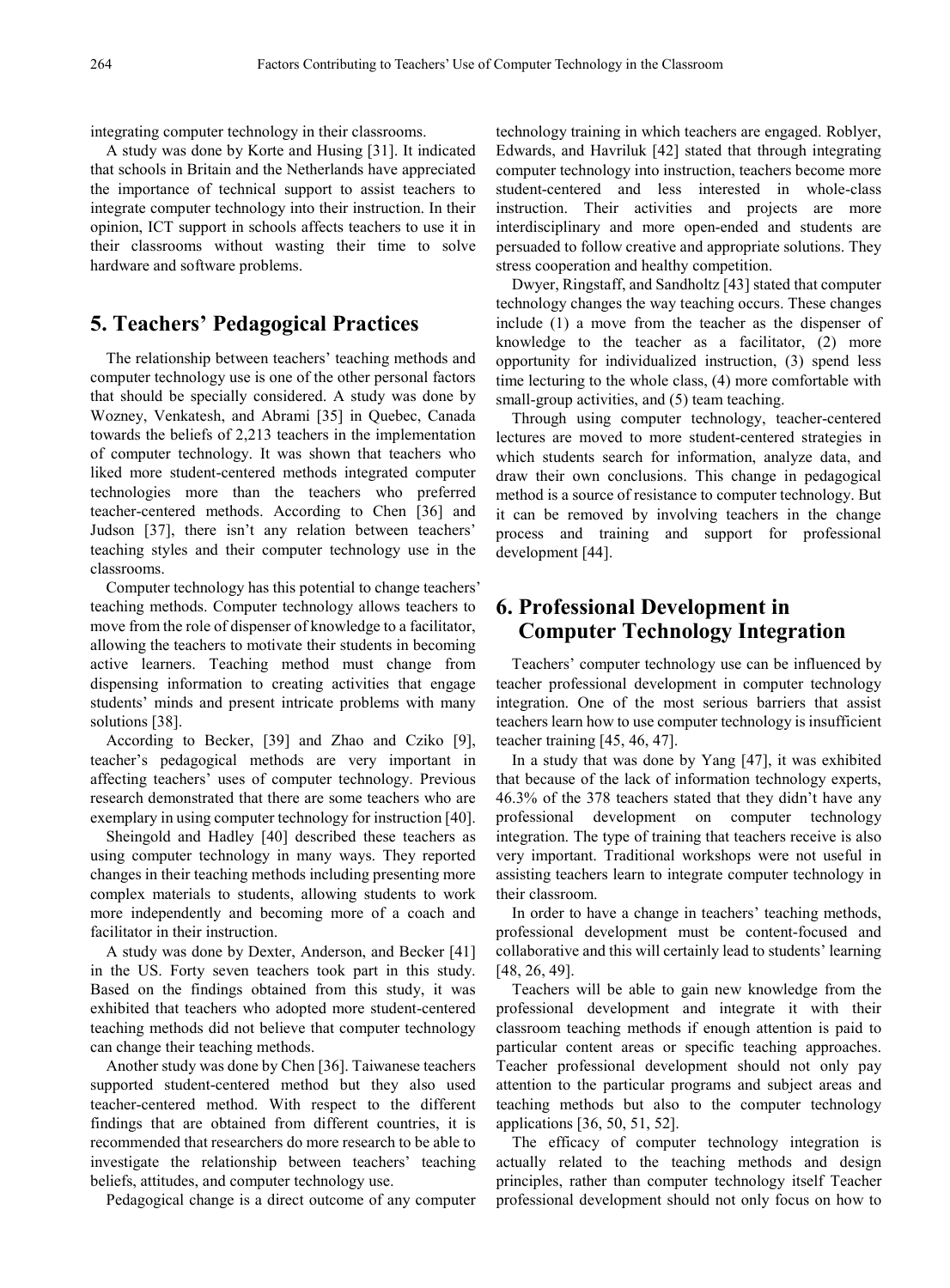utilize specific instructional tools, but also on the importance of teaching methods, content, and context [36, 50, 51, 52].

Professional development programs have been used by many educational institutions. They provide teachers with the necessary skills to include computer technology into their teaching and learning and also provide numerous initiatives to urge teachers to use computer technology [53].

Educational technology standards should be met by all candidates who need certification in teacher preparation [54]. The same standards requirements were needed for teachers by [55]. One of the necessary elements for the effective use of computer technology in the classroom is definitely teachers' professional development [56].

Teachers' computer technology knowledge is very important in identifying the integration of ICT, but this is not the necessary condition for the effective use of computer technology. Training programs aid teachers to use computer technology in their teaching and learning [57]. According to Bordbar, [25] teachers who spent more time in professional development activities were more likely to show that they felt well prepared to teach with computer technology.

Brinkerhoff [58] and Diehl [59] showed that professional training programs assist teachers to implement computer technology and transform teaching practices. If training programs have high quality, the period for training will be long, new computer technologies for teaching and learning are provided and teachers are involved in significant activities. Therefore, teachers may integrate computer technology into their instruction [60].

# **7. What are the Practical Implications of This Study?**

Based on the review of the related literature, it is concluded that self-efficacy influences the use of computer technology in teaching and learning, teaching experience is related with the real usage of computer technology, lack of technical support stops teachers from using computer technology in their classrooms, computer technology has this potential to change teachers' teaching methods and training helps teachers to implement computer technology and change their teaching practices.

#### **8. Conclusion**

Five factors contributing teachers' use of computer technology in the classroom were examined in this paper. They were computer self-efficacy, teaching experience, inadequate computer technology support, teachers' pedagogical practices and professional development in computer technology integration. The researcher examined whether the above factors could enhance teachers' use of computer technology. The results of this paper suggested that positive changes can be made in the educational process for teachers to use computer technology. Teachers should

use computer technology while they are aware of its purpose, its effectiveness and the factors that lead to the better teaching and learning into their classrooms. The study suggested that continued research needed to be conducted in order to see what is working and what is not working on how to encourage teachers to use computer technology into their classroom instruction.

#### **Acknowledgements**

I thank Seyedeh Masoumeh Ahmadi, Alizadeh, and Babaee for their extensive and insightful discussions and comments on the paper.

#### **REFERENCES**

- [1] Bruce, B., & Levin, J. (2001). Roles for new technologies in language arts: inquiry, communication, construction, and expression. In J. Jenson, J. Flood, D. Lapp, & J. Squire (Eds.), The handbook for research on teaching the language arts. NY: Macmillan.
- [2] Snelbecker, G. E. (1999). Some thoughts about theories, perfection and instruction. In C. Reigeluth Mahwah (Ed.), Instructional-design theories and models . New Jersey/London: Lawrence Erlbaum.
- [3] McCannon, M., & Crews, B.T. (2000). Assessing the technology training needs of elementary school teachers. Journal of Technology and Teacher Education, 8, Issue 2, 111-121.
- [4] Fouts, J. T. (2000). Research on computers and education: Past, present and future. Bill and Melinda Gates Foundation. Available: www.portical.org/fouts.pdf
- [5] Compeau, D. R., & Higgins, C. A. (1995). Computer self-efficacy: Development of a measure and initial test. MIS Quarterly, 19(2), 189-211.
- [6] Albion, P. R. (2001). Some factors in the development of self-efficacy beliefs for computer use among teacher education students. Journal of Technology and Teacher Education, 9(3), 321-347.
- [7] Litterell, A. B., Zagumny, M. J., & Zagumny, L. L. (2005) "Contextual and psychological predictors of instructional technology use in rural classrooms," Educational Research Quarterly, 29(2), 37-47.
- [8] Zhao, Y., Pugh, K., Sheldon, S., & Byers, J. (2002). Conditions for classroom technology innovations. Teachers College Record, 104, 482–515.
- [9] Zhao, Y., & Cziko, G. A. (2001). Teacher adoption of technology: A perceptual control theory perspective. Journal of Technology and Teacher Education, 9(1), 5–30.
- [10] Teo, T. (2009a). Modelling technology acceptance in education: A study of pre-service teachers. Computers and Education, 52(1), 302-312.
- [11] Koh, J. H. L., & Frick, T. W. (2009). Instructor and student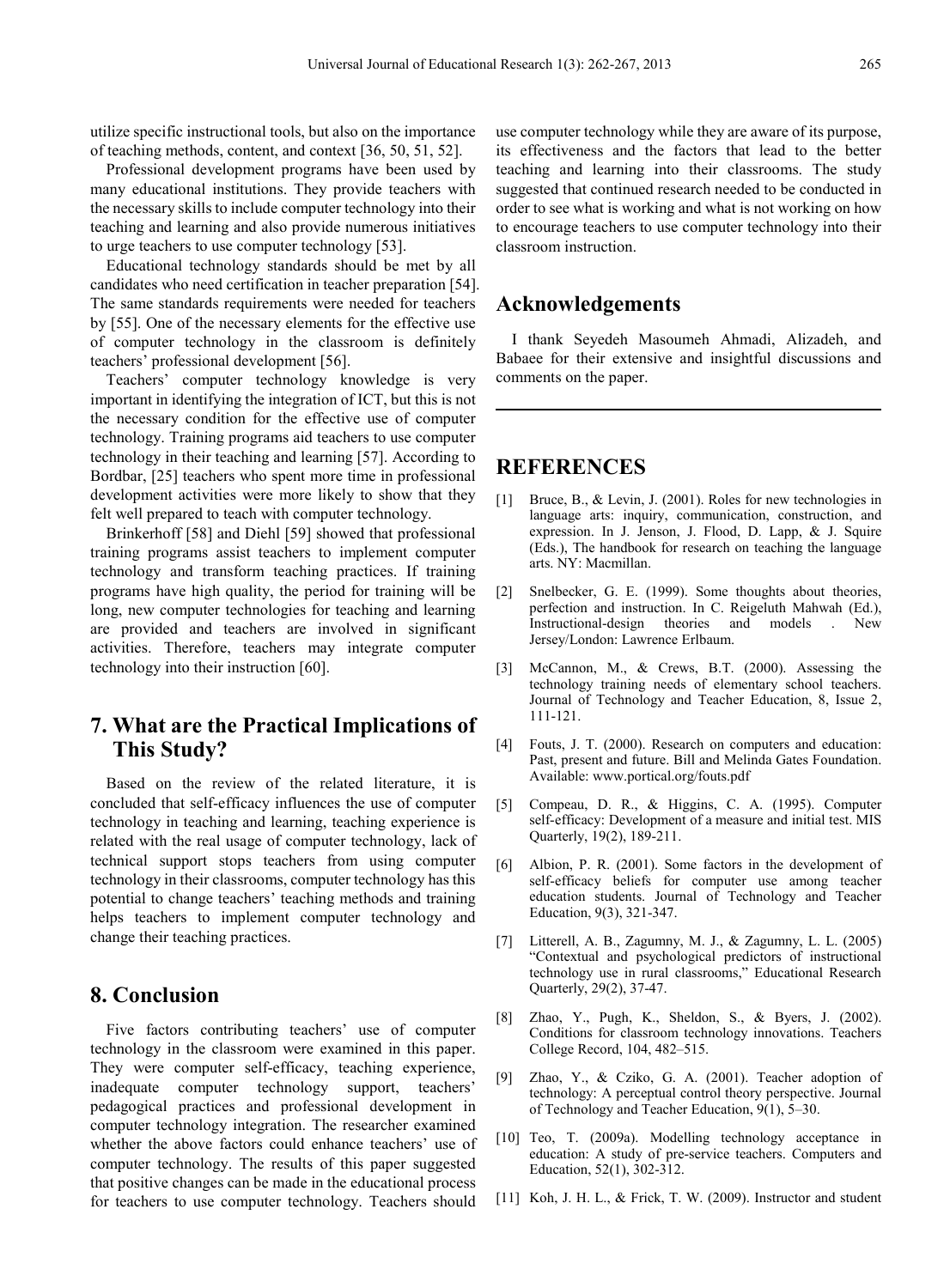classroom interactions during technology skills instruction for facilitating pre-service teachers' computer self-efficacy. Journal of Educational Computing Research, 40(2), 211-228.

- [12] Hernandez-Ramos, P. (2005). If Not Here, Where? Understanding Teachers' Use of Technology in Silicon Valley Schools. Journal of Research on Technology in Education, 38(1), 39-64.
- [13] Liaw, S., Huang, H., & Chen, G. (2007). Surveying instructor and learner attitudes toward E-learning. Computers and Education, 49(4), 1066-1080.
- [14] Yuen, A. H. K., & Ma, W. W. K. (2008). Exploring teacher acceptance of E-learning technology. Asia-Pacific Journal of Teacher Education, 36(3), 229-243.
- [15] Jones, A. (2004). A Review of the Research Literature on Barriers to the Uptake of ICT by Teachers. British Educational Communications and Technology Agency. Retrieved May 20, 2010 from http://www.becta.org.uk.
- [16] Balanskat, A., Blamire, R., & Kafal, S. (2007). A review of studies of ICT impact on schools in Europe. European Schoolnet.
- [17] Becta. (2004). A review of the research literature on barriers to the uptake of ICT by teachers. Retrieved June 10, 2010, fromhttp://partners.becta.org.uk/page\_documents/research/b arriers.pdf.
- [18] Giordano, V. (2007). A professional development model to promote internet integration into P-12 teachers' practice: A mixed method study. Computers in the schools, 24(3/4), 111-123.
- [19] Wong, E. M. L. & Li, S. C. (2008). Framing ICT implementation in a context of educational change: a multilevel analysis. School effectiveness and school improvement, 19(1), 99-120.
- [20] [20] Gorder, L. M. (2008). A study of teacher perceptions of instructional technology integration in the classroom. Delta PI Epsilon Journal, 2, 63-76.
- [21] Lau & Sim (2008). Exploring the extent of ICT adoption among Secondary school teachers in Malaysia. International Journal of Computing and ICT Research, 2(2), 19-36. Retrieved Nov 2, 2011 from http://www.ijcir.org/volume2 number2/article 3.pdf.
- [22] Russell, M., Bebell, D., O'Dwyer, L. & O'Connor, K. (2003). Examing teacher technology use: Implications for pre-service and in-service teacher preparation. Journal of Teacher Education, 54(4), 297-310.
- [23] Russell, M., O'Dwyer, L. M., Bebell, D., & Tao, W. (2007). How teachers' uses of technology vary by tenure and longevity. Journal of Educational Computing Research, 37(4), 393-417.
- [24] Granger, C. A., Morbey, M. L., Lotherington, H., Owston, R. D., & Wideman, H. H. (2002). Factors contributing to teachers' successful implementation of IT. Journal of Computer Assisted Learning, 8, 480-488.
- [25] Bordbar, F. (2010). English teachers' attitudes toward computer-assisted language learning. International Journal of Language Studies, 4(3), 27-54.
- [26] Shi, M., & Bichelmeyer, B. A. (2007). Teachers'

experiences with computers: A comparative study. Educational Technology and Society, 10(2), 180-190.

- [27] Dupin-Bryant, P. A. (2004). Variables related to interactive television teaching style: In search of learner-centred teaching styles. International Journal of Instructional Technology and Distance Learning, 1(4), 3-14.
- [28] Burnston, J. (2003). Proving IT Works. CALICO Journal, 20(2), 219-226.
- [29] Machnaik, J. (2002). Investigating the effect(s) of technology integration on teaching practices that may lead to the development of a community of learners (Electronic version). Saskatoon, SK, Canada: University of Saskatchewan.
- [30] Dillon, A., & Morris, M. G. (1996). User acceptance of information technology: Theories and models. Journal of the American Society for Information Science, 31, 3-32.
- [31] Korte, W. B., & Hüsing, T. (2007). Benchmarking access and use of ICT in European schools 2006: Results from Head Teacher and A Classroom Teacher Surveys in 27 European countries. eLearning Papers, 29(10), 1- 6.
- [32] Gomes, C. (2005). Integration of ICT in science teaching: A study performed in Azores, Portugal. Recent Research Developments in Learning Technologies.
- [33] Yilmaz, N. P. (2011). Evaluation of the Technology Integration Process in the Turkish Education System. Contemporary Educational Technology, 2(1), 37-54.
- [34] Tong, K. P., & Triniada, S. G. (2005). Conditions and constraints of sustainable innovative pedagogical practices using technology. Journal of International Electronic for leadership in learning, 9(3), 1-27.
- [35] Wozney, L., Venkatesh, V., & Abrami, P. C. (2006). Implementing computer technologies: Teachers' perceptions and practices. Journal of Technology and Teacher Education, 14(1), 173-207.
- [36] Chen, C. (2004). Why do teachers not practice what they believe regarding technology integration? Journal of Educational Research, 102(1), 65-75.
- [37] Judson, E. (2006). How teachers integrate technology and their beliefs about learning: Is there a connection? Journal of Technology and Teacher Education, 14(3), 581-597.
- [38] David, J. L. (1991). Restructuring and technology: Partners in change. Phi Delta Kappan, 73 (1), 37-40, 78-82.
- [39] Becker, H. J. (2000a). Findings from the Teaching, Learning, and Computing Survey: Is Larry Cuban Right? Education Policy Analysis Archives, 8(51), 2-32.
- [40] Sheingold, K., & Hadley, M. (1993). Commonalities and distinctive patterns in teachers' integration of computers. American journal of education, 101(3), 261-315.
- [41] Dexter, S. L., Anderson, R. E., & Becker, H. J. (1999). Teachers' views of computers as catalysts for changes in their teaching practice. Journal of Research on Computing in Education, 31, 221-238.
- [42] Roblyer, M. D., Edwards, J., & Havriluk, M. A. (1997). Integrating educational technology into teaching. Upper Saddle River, NJ: Merrill.